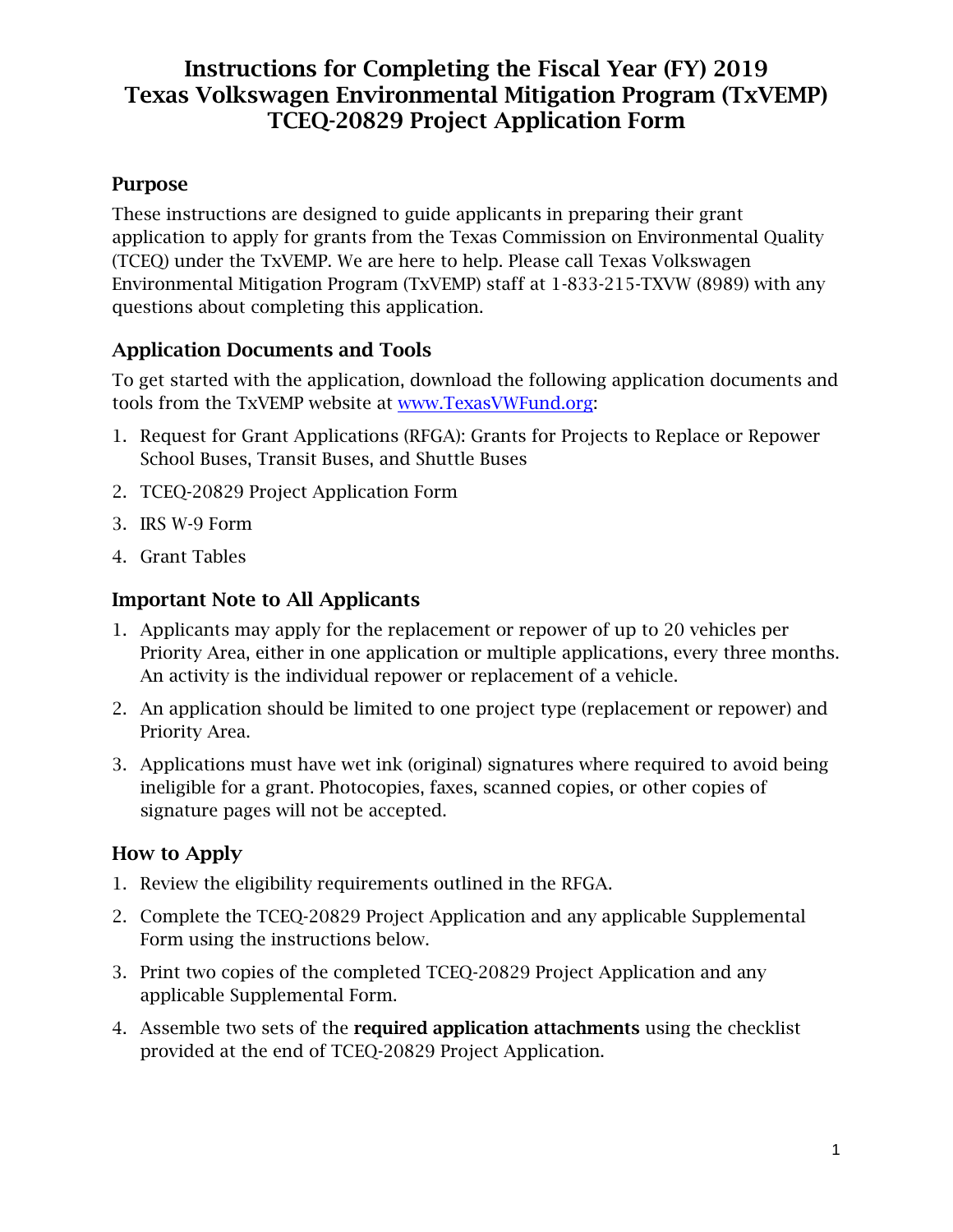- 5. Have the Authorized Official sign both copies of the TCEQ-20829 Project Application where indicated. Use the checklist provided at the end of the application to ensure that you have not missed any signature pages.
- 6. To complete Section 9, a qualified mechanic must assess the condition of the equipment. By signing Section 9, the mechanic is certifying that the equipment is in good, operating condition.

 *A qualified mechanic is someone whose occupation is repairing, maintaining, reassembling, and restoring the mechanical parts of motor vehicles or equipment, including engines, transmissions, and suspension systems.*

7. Submit the two signed copies of the TCEQ-20829 Project Application, any applicable Supplemental Form, and the two sets of required attachments by the application deadline:

| <b>Regular Mail:</b>                  | <b>Express Mail or Hand Delivery:</b> |
|---------------------------------------|---------------------------------------|
| <b>TCEQ</b>                           | <b>TCEQ</b>                           |
| <b>Air Quality Division</b>           | <b>Air Quality Division</b>           |
| Implementation Grants Section, MC-204 | Implementation Grants Section, MC-204 |
| <b>TXVEMP</b>                         | <b>TXVEMP</b>                         |
| P.O. Box 13087                        | 12100 Park 35 Circle                  |
| Austin, TX 78711-3087                 | <b>Austin, TX 78753</b>               |
|                                       |                                       |

### How to Complete the TCEQ 20829 Project Application

### Section 1: Applicant Information

#### 1. Applicant Legal Name

The Applicant Legal name entered in Section 1 should be the name of the person/entity applying for funding under the TxVEMP program. The Applicant Legal name entered in Section 1 should match the name listed on the IRS W-9 form and vehicle title. The name that is entered in Section 1 will be used for contracting purposes.

#### 2. Business Information

Ownership Code (Business Type): Use the descriptions below to identify the applicant type. Select the applicable applicant type from the drop-down list.

- Individual: A person not owning a business. The applicant must provide a Social Security Number (SSN).
- Sole Proprietor: A person operating as a business that has not been incorporated. The applicant may be registered under an assumed name (commonly referred to as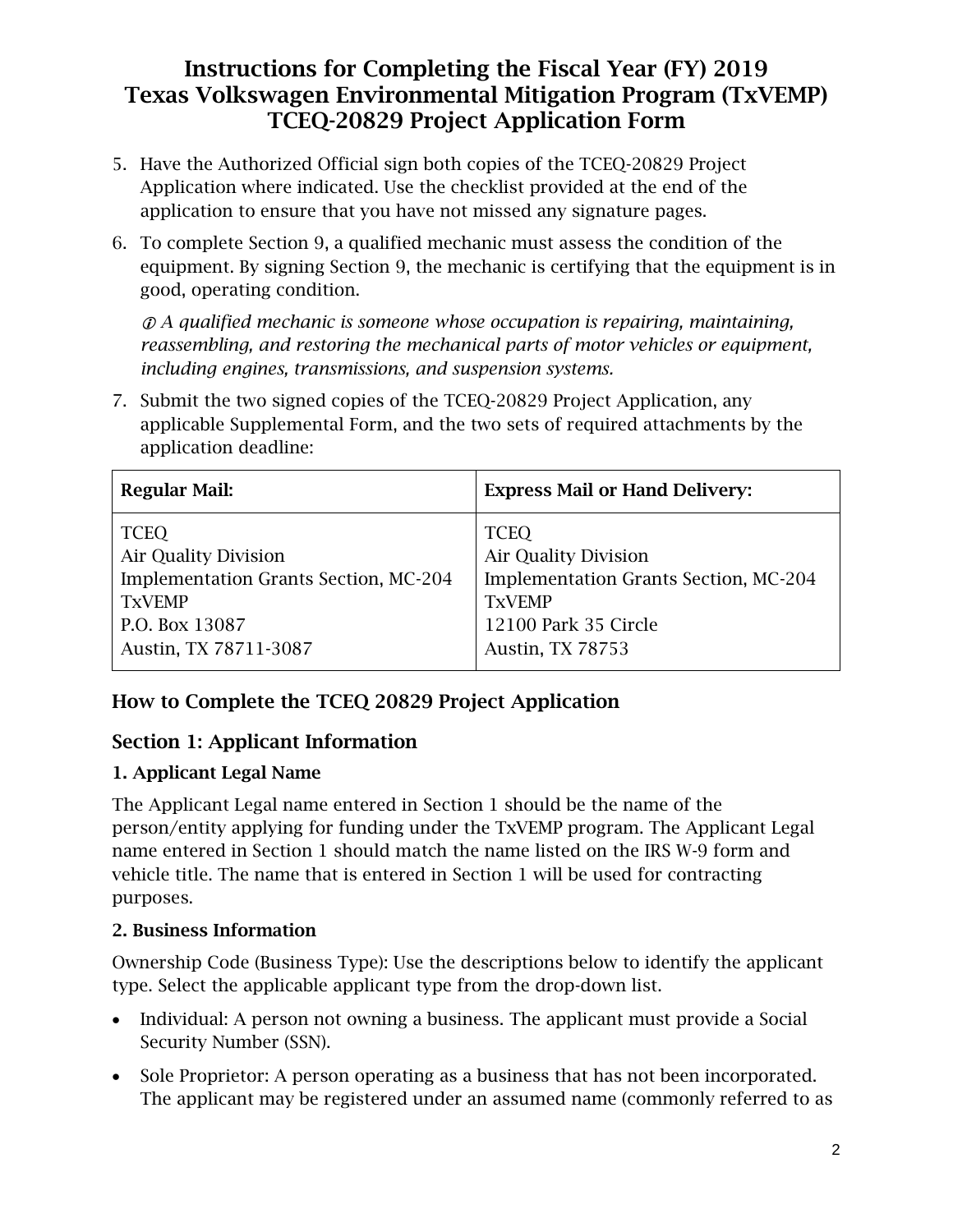a DBA). The applicant must provide a SSN or Federal Employers Identification Number (FEIN) registered with the Texas Secretary of State (SOS).

- Partnership: A legal relationship that exists between two or more persons or other legal entities contractually associated as a business. The applicant must provide an FEIN registered with the Texas SOS.
- Limited Partnership: Partnership formed by two or more persons and having one or more general partners and one or more limited partners. The applicant must provide a FEIN registered with the Texas SOS.
- Texas Corporation: A profit or non-profit Corporation chartered by the State of Texas. The applicant must provide a FEIN registered with the Texas SOS.
- Professional Association: An entity that provides a professional service requiring a state license, such as medical doctors and related professional organizations. The applicant must provide a FEIN registered with the Texas SOS.
- Professional Corporation: An entity that provides a professional service requiring a state license, other than those related to the practice of medicine. The applicant must provide a FEIN registered with the Texas SOS.
- Out-of-State Corporation: A profit or non-profit Corporation chartered by a governmental entity outside the state of Texas, with the right to transact business in the state of Texas. The applicant should have an 11-digit Texas Taxpayer Number active with the Texas Comptroller's Office and a Texas SOS File Number. The applicant must provide a FEIN.
- Governmental Entity: Any county or legal government agency not created by the Texas Legislature, such as city governments and federal agencies. Does not include Texas state agencies or institutions of higher education. The applicant must provide a FEIN.
- State Agency/University: Any Texas state agency or institution of higher education created by the Texas Legislature. The applicant must provide a FEIN. Does not include federal agencies or state agencies of other states.
- Other: Organizations not defined within one of the other ownership types; such as estates, or informal organizations not chartered by the Texas Secretary of State. The applicant must provide a FEIN.

Payee Identification Number – Provide one of the following numbers:

- SSN: If applying as an individual or sole proprietor, enter the applicant's Social Security Number (SSN).
- FEI: If applying as a company or other entity, enter the FEI.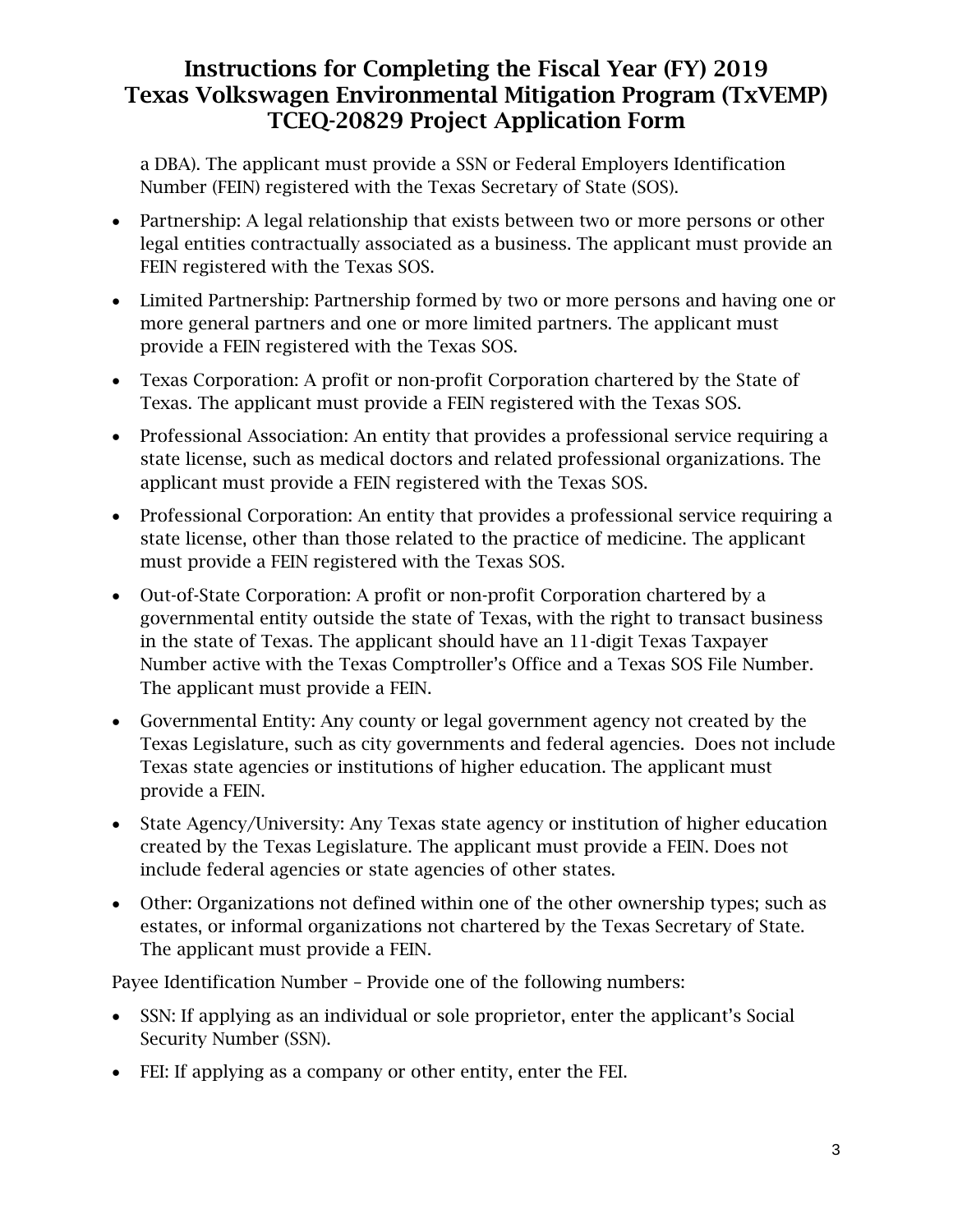### 3. Authorized Official

The Authorized Official is the applicant, or an employee of the applicant authorized to apply for funding under the TxVEMP. Provide the name, title, address, phone number, and email address of the Authorized Official. If different, provide both the mailing and physical address.

#### 4. Designated Project Representative

The designated project representative is the applicant or an employee of the applicant who will serve as the point of contact for this application. This person may not be a consultant, dealer, or subcontractor. Provide the name, title, address, phone number, and email address of the Designated Project Representative. If different, provide both the mailing and physical address.

 *Are the Authorized Official and the Designated Project Representative the same? Mark the box with an "X" and continue to 5 Designated Location for Records Access.*

#### 5. Designated Location for Records Access

Provide the physical address where the records for the project will be kept.

### Section 2: Third-Party Preparer Signature Page

Was the application prepared by a Third-Party Preparer? Mark Yes or No. A Third-Party Preparer is assisting the applicant in the preparation of a grant application. A thirdparty may include consultants, dealers, or anyone who is not related to or a current employee of the applicant.

If YES, the third-party preparer must complete and sign this form. It is still the applicant's responsibility to ensure that the information listed in the application is true and accurate.

#### Section 3: Program Information

#### 1. Activity Life and Percentage of Annual Use

Select the Priority Area where the vehicle will be used the greatest percentage of total annual use over the five-year activity life.

#### 2. Location/Facility Description

Provide a description of the:

- location or facility where the vehicle will be based;
- areas where the vehicle will be used; or
- typical daily routes.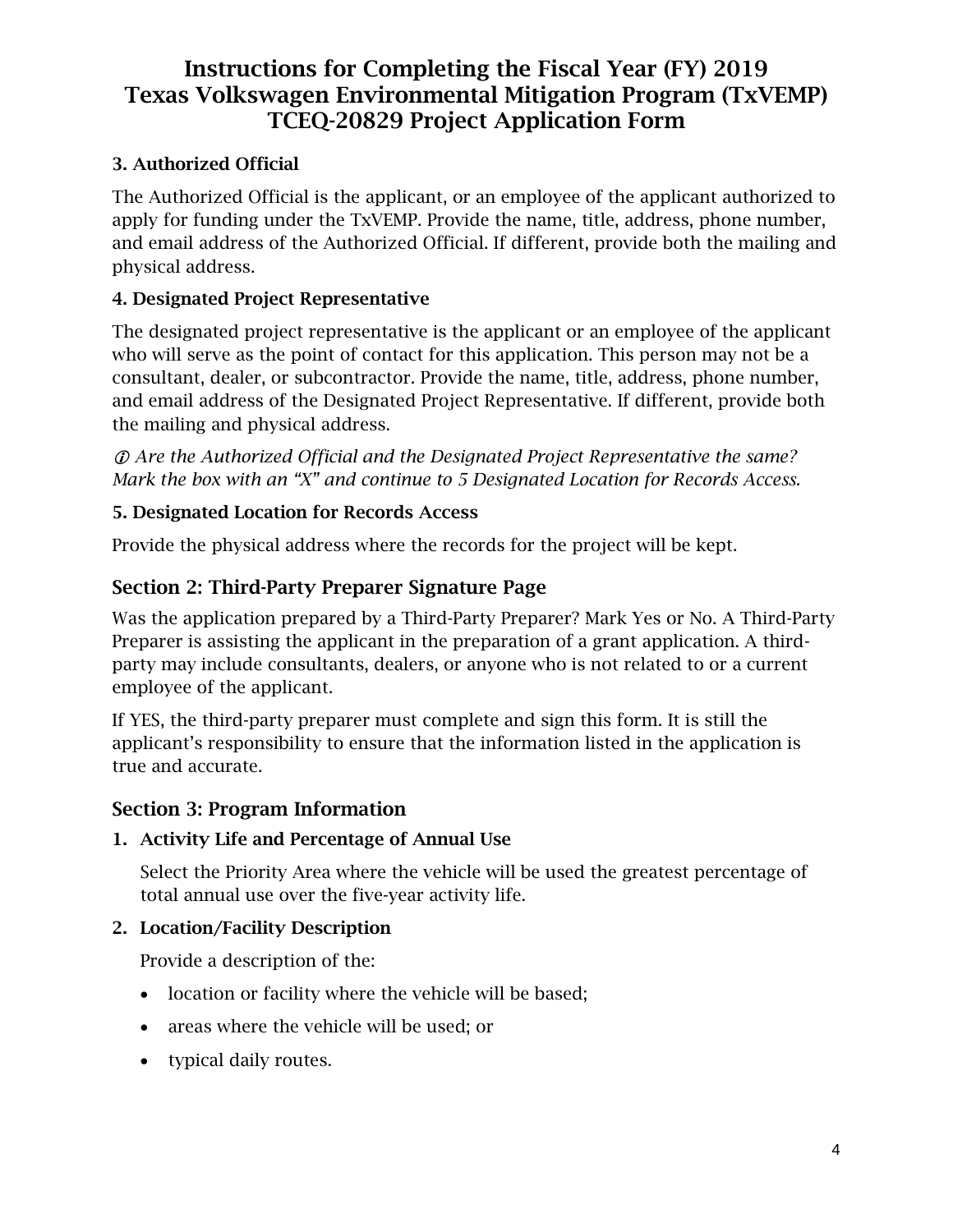### 3. Activity Information

- Total number of Activities: Enter the number of activities in your project application.
- Activity Type: Select the activity type, repower or replacement, from the dropdown menu.
- Is Electric or Hydrogen Infrastructure Included: Select yes or no from the dropdown menu to identify if the activity includes electric or hydrogen Infrastructure.
- Estimated Completion Period: Enter the estimated timeframe, in number of months, for completing the project being proposed. The timeframe should also include the purchase and installation of any infrastructure included in the project.

# Section 4: Certification of Eligibility

All individuals or business entities, including sole ownerships, must complete this form regardless of whether child support obligations apply to the grant applicant.

If box 1 is checked, you must fill in the individual's name and SSN.

If box 2 is checked, you must provide the individuals' names and SSNs that own 25% or more of the business.

If box 3 or 4 is checked, the Authorized Official must initial and date the page.

Once the application has been printed, the Authorized Official must provide an original initial. Photocopies, stamps, or electronic signatures will not be accepted

## Section 5: Equipment/Vehicle Certification

Enter the following information for each vehicle being replaced. Enter the activity number at the beginning of each page and press the + sign to add additional activity pages. If completing the application by hand, print additional copies of this page.

- 1. Old Equipment/Vehicle Information
	- Equipment Description: Enter the type of equipment (e.g., school bus, transit bus, shuttle bus).

 *For school buses, include the class of bus (A, B, C, or D) in the equipment description. For shuttle buses, include the size of the bus (Small: 20-23 feet in length, Medium: 24-28 feet in length, or Large: 29-40 feet in length).*

- Equipment Make: Enter the name of the equipment manufacturer.
- Equipment Model: Enter the specific equipment model name and/or number assigned by the manufacturer.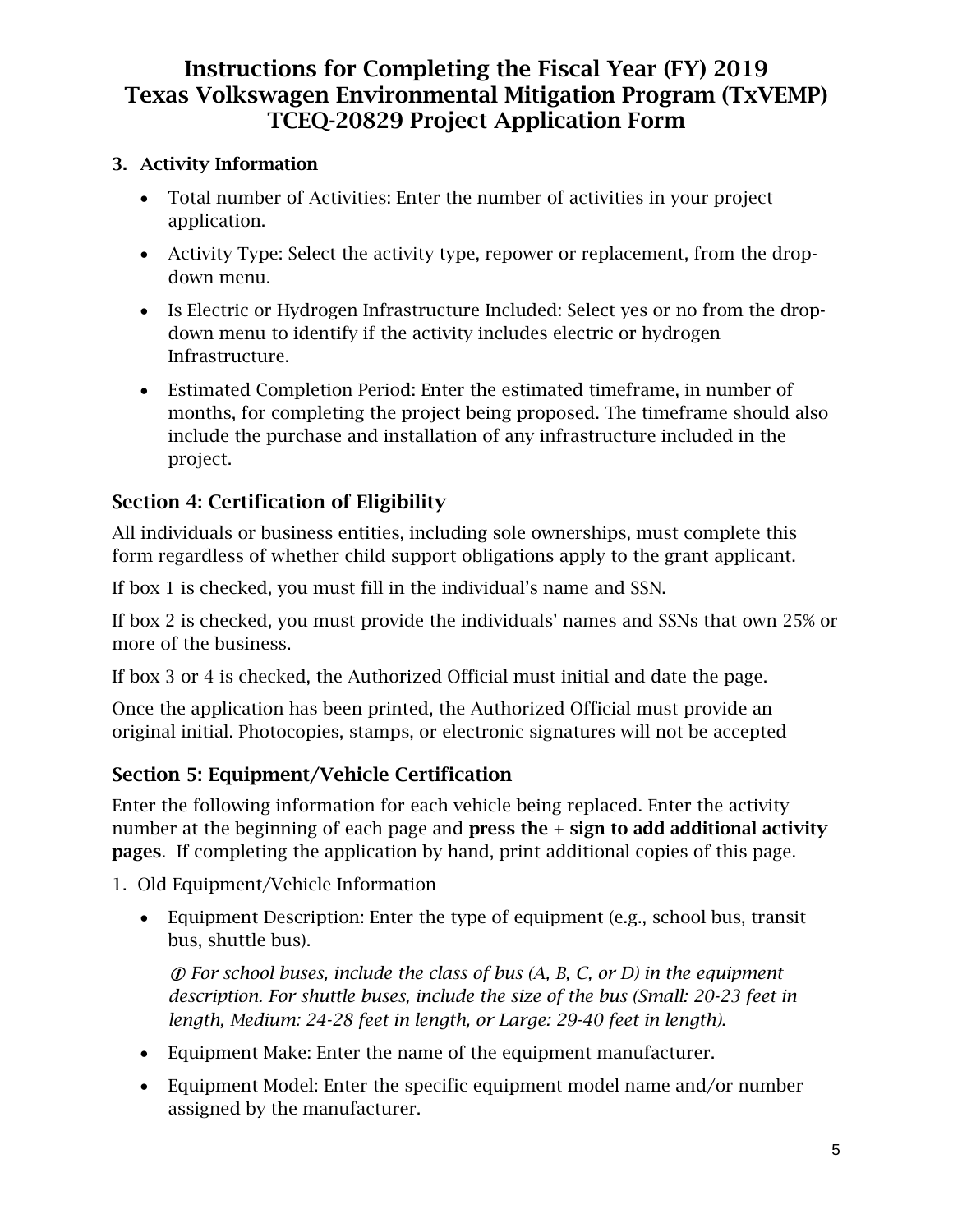- Equipment Year: Enter the specification or model year for the equipment.
- Equipment Identification Number or Vehicle Identification Number: Enter the last four digits of the VIN.
- Gross Vehicle Weight Rating (GVWR): Enter the GVWR. The GVWR is the total allowable or recommended vehicle weight, including the loaded weight of the vehicle, driver, passengers, and cargo.

*The GVWR entered may not exceed the gross combined weight authorized by the vehicle registration.*

- Engine Make: Enter the name of the engine manufacturer.
- Engine Model: Enter the specific engine model name and/or number assigned by the manufacturer.
- Engine Year: Enter the calendar year that the engine was manufactured. A school bus, transit bus, or shuttle bus being replaced must have a diesel engine with a model year of 2009 or older.
- Engine Identification Number: Enter the complete engine ID number, if known. If unknown, enter unknown.
- Engine Horsepower: Select the unit of measure from the drop-down list and enter the brake horsepower (bhp) for the vehicle.
- Fuel Type: Enter the type of fuel that is powering the engine. An eligible vehicle must be powered by a diesel engine.
- Engine Family Code: Enter the 12-character engine family code assigned by the Environmental Protection Agency and the California Air Resources Board to identify the engine for certification and compliance purposes.
- Federal NO<sub>x</sub> Emissions (g/bhp-hr): Normally, an engine will be certified to meet the emission standard of the year in which the engine was manufactured. See Appendix C of the RFGA for a list of engine emission standards by manufacture year and some exceptions that may apply.
- 2. New Vehicle/Equipment Information
	- Equipment Description: Enter the type of equipment (e.g., school bus, transit bus, shuttle bus). The replacement vehicle must be of the same type, weight category, and body and axle configuration as the vehicle being replaced. The replacement vehicle must be configured and intended for use in the same way. For example, the replacement bus should be a bus of similar length and passenger capacity compared to the bus being replaced.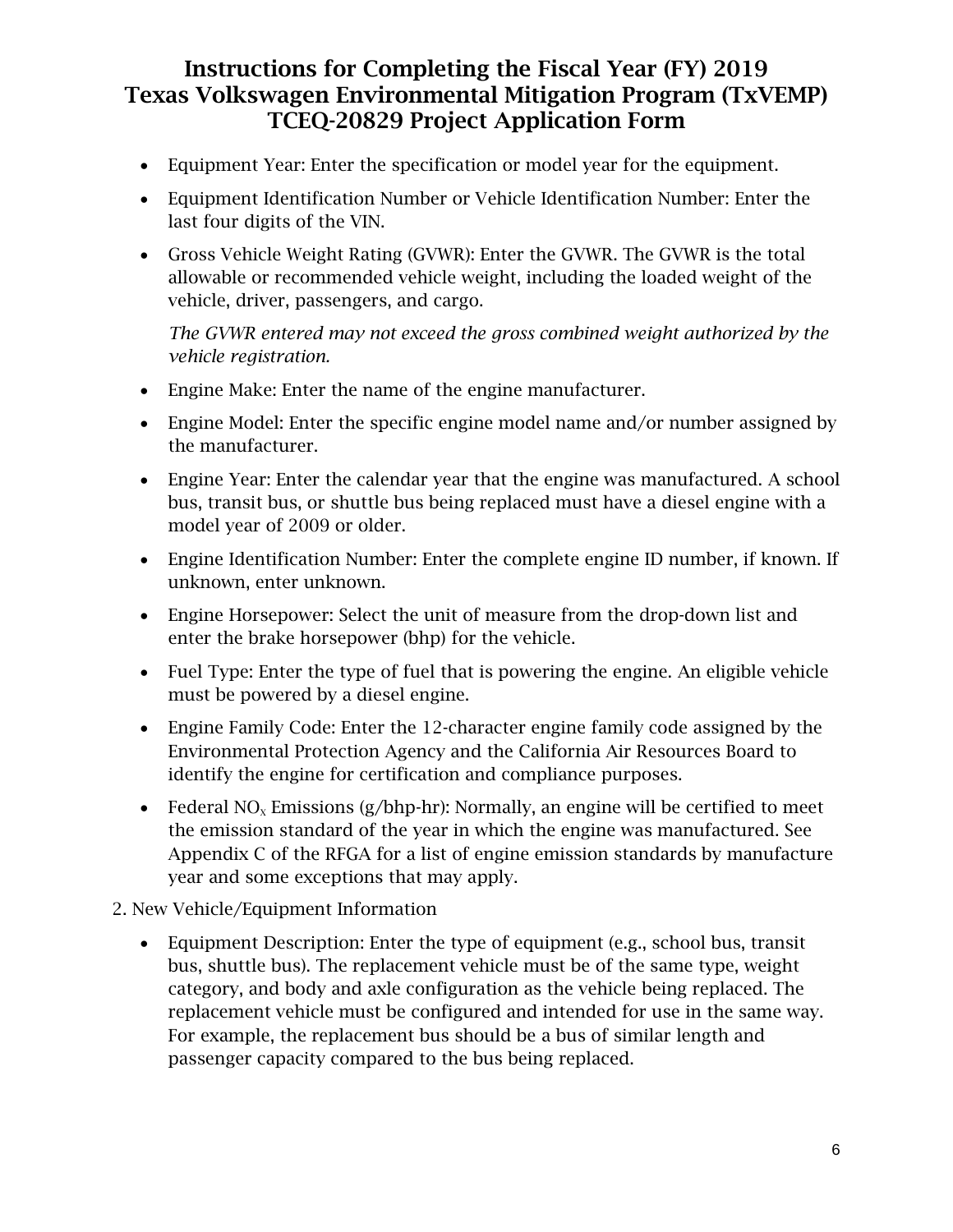*For school buses, include the class of bus (A, B, C, or D) in the equipment description. For shuttle buses, include the size of the bus (Small: 20-23 feet in length, Medium: 24-28 feet in length, or Large: 29-40 feet in length).*

- Equipment Year: Enter the specification or model year for the equipment.
- Engine Year: Enter the calendar year that the engine was manufactured. The engine model year of the replacement vehicle must be of the previous model year or newer with respect to the year the application is submitted
- Fuel Type: Enter the type of fuel that is powering the engine.
- Federal NO<sub>x</sub> Emissions (g/bhp-hr): If known, enter the federal NO<sub>x</sub> emissions for the new engine. The engine must be certified by the EPA or CARB to a  $NO<sub>x</sub>$ emissions standard or family emissions limit (FEL) of 0.2 g/bhp-hr or lower. An all-electric model will be considered to have 0.0 NOX emissions for purposes of this requirement. For a hybrid vehicle that operates on a combination of electricity and diesel or alternative fuel, the diesel or alternative fuel engine must meet these emissions certification requirements.
- 3. Requested Grant Amount
	- For replacement activities, reference Section 2.7 and Appendix B of the RFGA for guidance on determining the requested grant amount.
	- For repower activities, reference Section 2.8, Appendix B, and Appendix D of the RFGA for guidance on determining the requested grant amount.
	- For infrastructure activities, reference Section 2.9, Appendix B, and Appendix D of the RFGA for guidance on determining the requested grant amount.

### Section 6: Equipment Certification

#### Equipment Inspected

Enter the activity number and the last four digits of the VIN for each activity. The activity number and identification number should match the number(s) listed in Section 5 of the application.

#### Mechanic Certification

This form must be completed and signed by a mechanic qualified to assess the condition of the old vehicle/equipment. The mechanic assessing the equipment may not be a consultant or employee of the applicant.

The mechanic must certify to the statements listed on the form by completing the contact and qualifications details and signing and dating the form. Photocopies will not be accepted.